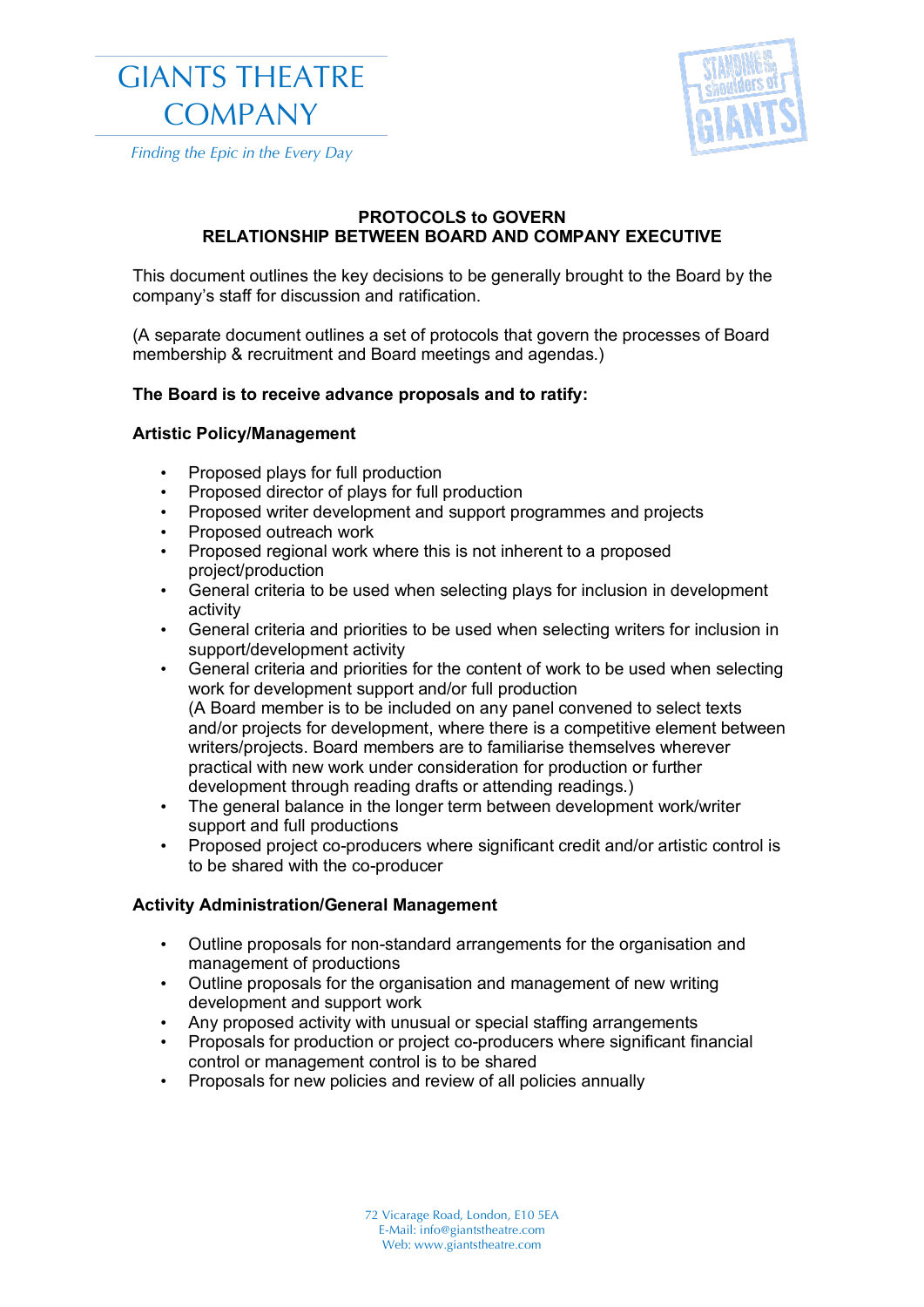



## **Administration/Office Management**

- Key decisions or changes in policy relating to the general running of the company where they significantly impact on:
	- Company office location
	- Overhead running costs of the company
	- Capital assets/equipment owned by the company
	- **Financial liabilities of the company**
	- External relations or any ongoing contractual arrangements between the company and external organisations

# **Staffing**

- Any proposed significant changes in staffing
- Criteria for selection of new permanent staff Board is to be involved in recruitment processes for all permanent or long term staff members through the Chair or a Board member. Ratification of a new appointment arising from this process is to be delegated to the Chair or a Board member if the Chair is not available. This appointment then to be formally ratified at the next Board meeting.
- Proposed permanent staff contracts
- Proposed changes to company employment policies
- Proposed arrangements to resolve any significant disputes/difficulties with staff or between company temporary or permanent staff

Any significant disputes/difficulties with staff or between company temporary or permanent staff are to be brought to the Board's attention as soon as practical. In the case of any significant personnel difficulties where officers feel the need for Board support then this will be first discussed with the Chair who will then discuss the issue with other Board members.

### **New Initiatives/Projects**

- Proposals for new Giants' activity that the Board will not yet be fully aware of are to be presented and described by the relevant officer(s) including a full explanation of the thinking behind the proposal and of how it furthers Giants' general policies and objectives.
- These will then be discussed by the Board.
- The Board will then formally approve all or part of these proposals and/or subject them to targets or criteria they consider appropriate and/or request further specific information be brought to the next meeting or circulated ASAP after the meeting.
- The budget and financial proposals for this new activity will also be presented and explained at this stage or may be included in the Financial Report stage of a Board meeting.
- New project proposals may be subject to more detailed scrutiny and discussion before being ratified by the Board.

All proposals for new projects/activity may be ratified by the Board subject to conditions or target criteria set for their implementation.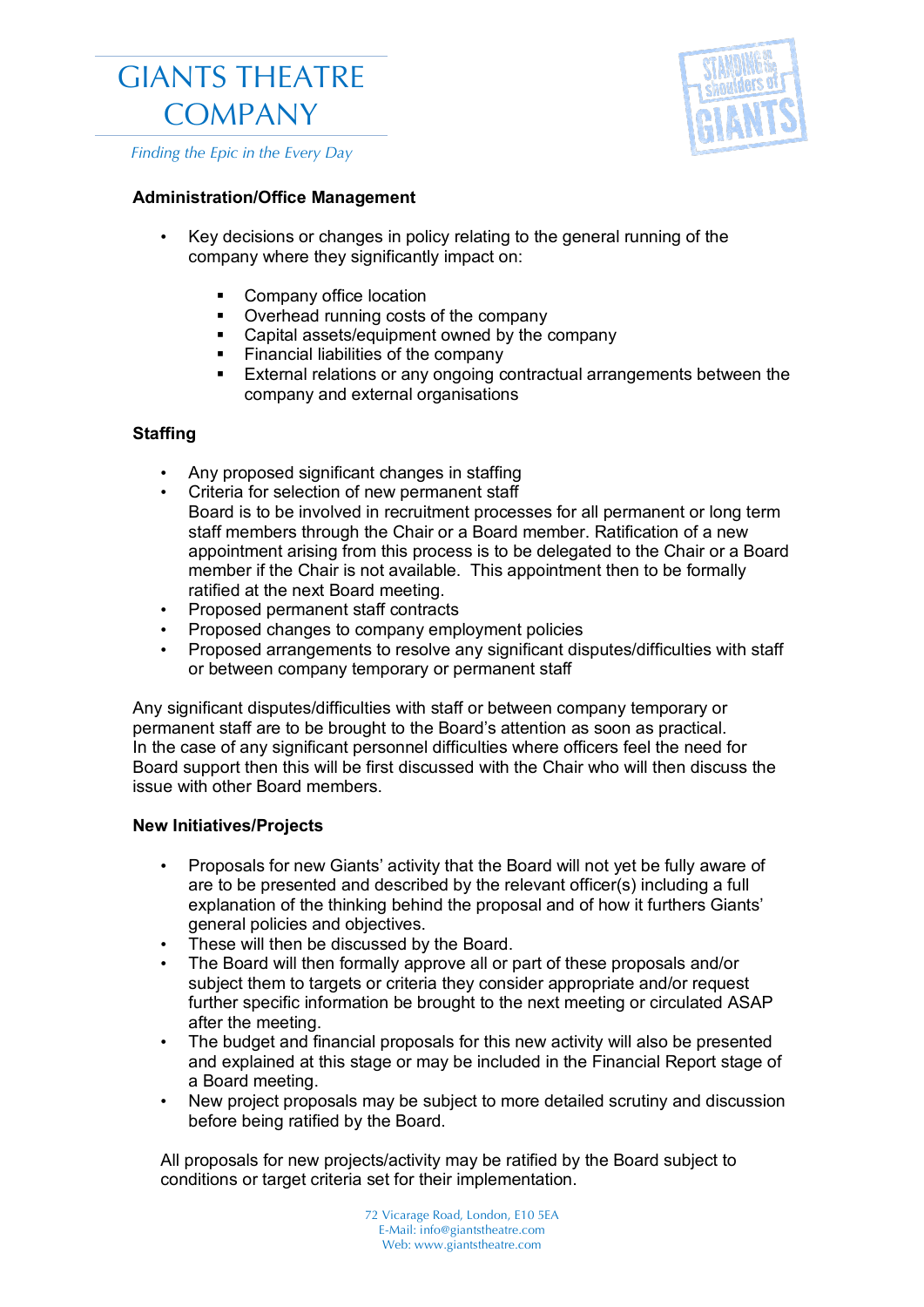



# **Reviewing Past Work**

The Board will regularly broadly review each key project once it has been completed or after a significant stage in an ongoing project to consider:

- Strengths and weaknesses
- Outputs achieved vs objectives and targets
- General perception of the project and its contribution to the company's overall aims and objectives
- Its effect on perception of the company and its profile
- How the general experience of the activity can inform best practice for Giant in the future

Board members are encouraged to individually solicit informal views and feedback from project participants and/or appropriate informed external practitioners who attended.

### **Financial Supervision**

An updated Quarterly Management Income and Expenditure Account combined with the Budget for the remainder of the current financial year will be tabled at each Board meeting by the Company Manager.

These figures will always provide the most up to date snapshot of the financial position of the company up to end of the previous quarter.

A copy of this will be sent in advance by post with the Board papers. Any significant changes since the last set of accounts or additions will be pointed out and explained by the Company Manager.

The Board has two functions in relation to these figures:

- 1. Consider and approve the accounts for the year to date.
- 2. Consider and approve the budget looking forward to the rest of the year.

At the December and March meetings the proposed budget for the following financial year will also be tabled.

The Board may request further explanation or more detail on summary figures. If not immediately available, then this to be circulated within 2 weeks of the meeting.

Two Board members will form a Financial Sub-Committee to examine and review budgets and accounts in more detail and make recommendations to the Board in consultation with the Company Manager. They may meet separately with the Company Manager to facilitate this.

The Board is to receive advance proposals and to ratify:

- Choice of Company Bank
- Choice of Company Auditors
- (Both of the above to be formally proposed and agreed at the AGM)
- Changes in investment of cash reserves
- Any capital investment